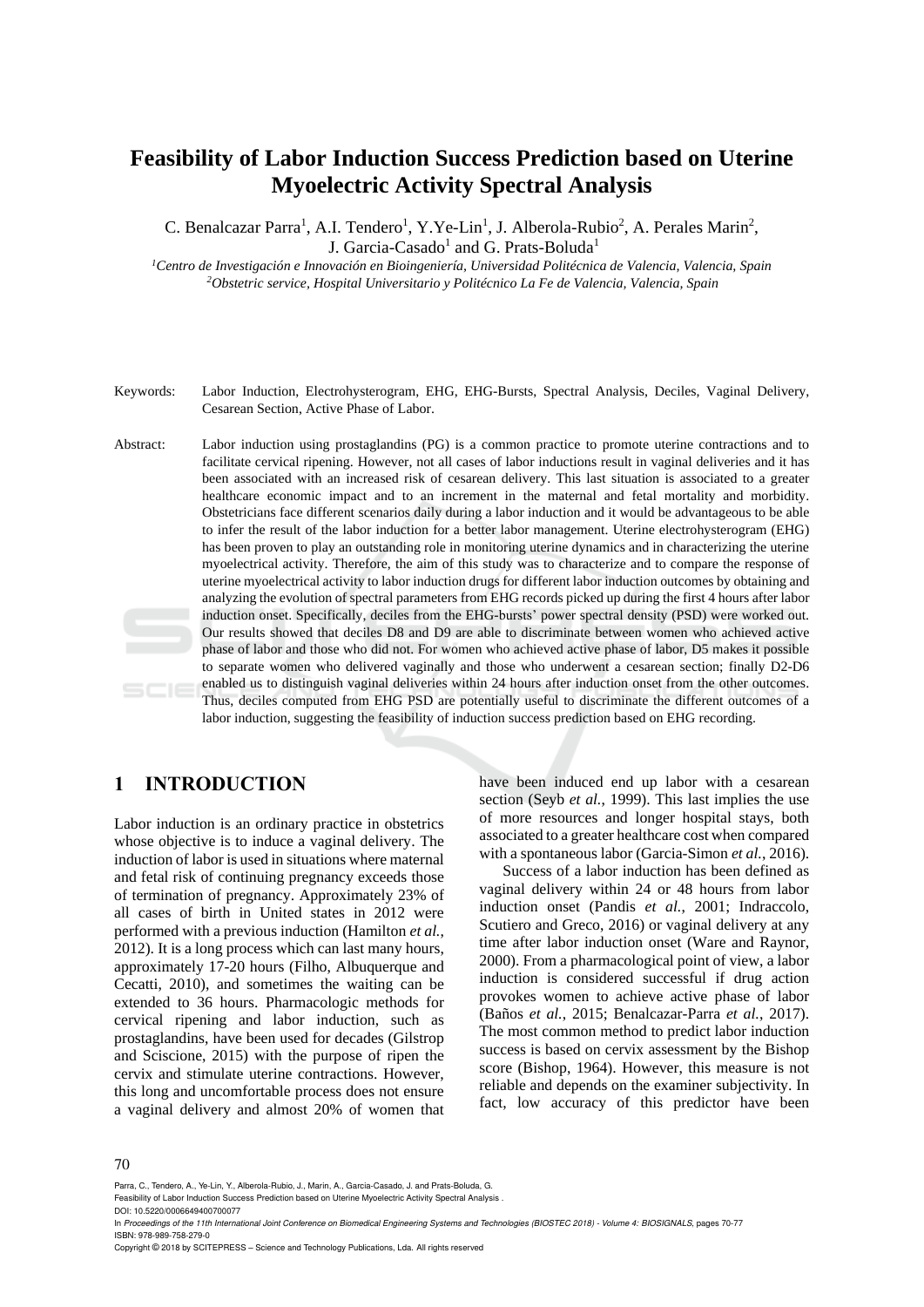reported (AUC=0.39) (Bastani *et al.*, 2011). Other studies have considered other obstetrics variables such as cervical length, maternal age, height, weight, parity, and birth weight (Crane *et al.*, 2004; Bastani *et al.*, 2011; Pitarello *et al.*, 2013; Catherine Tolcher *et al.*, 2015; Prado *et al.*, 2016) and showing an AUC maximum of 0.69 for cervical length.

On the other hand, monitoring uterine contraction is fundamental to assess maternal and fetal wellbeing during the process, as well as, to estimate the labor induction success. Intrauterine pressure is the most accurate technique for monitoring uterine contractions. However, it is an invasive technique and its application requires membrane rupture (Vinken *et al.*, 2009). The most widely used method for non-invasively monitoring uterine activity is to place a tocodinamometer (TOCO) on women abdomen to record changes of pressure in the abdominal contour during uterine contractions. But they are uncomfortable, often inaccurate and depend on a subjective interpretation by the examiner (Vinken *et al.*, 2009).

Alternatively, electrohysterography (EHG) has been proved to be a potentially useful technique for non-invasively monitoring of uterine dynamics obtaining better performance than TOCO (Alberola-Rubio *et al.*, 2013; Euliano *et al.*, 2013; Benalcazar-Parra *et al.*, 2017). It consists of recording the electrical activity of the uterus on the abdominal surface using electrodes. At present, great efforts have been made to differentiate between effective contractions and non-effective contractions and between term and preterm EHG records (Fele-Zorz *et al.*, 2008; Fergus *et al.*, 2013). A shift of the energy content toward higher frequencies as labor approaches has been identified by literature (Marque *et al.*, 1986). Several spectral parameters have been extracted from the power spectral density of the EHG such as the deciles (D1-D9), which correspond to frequencies below which it is contained 10-90% of the total energy respectively (Alamedine *et al.*, 2014), and it has been reported its ability to distinguish between pregnancy and labor contractions.

However, few efforts have been made to characterize the uterine myoelectrical response to labor induction drugs and to predict labor induction outcome based on EHG recording (Tibor Toth, 2005; Aviram *et al.*, 2014; Benalcazar-Parra *et al.*, 2017). Therefore, the aim of this work was to determine the feasibility of predicting different labor induction outcomes, during the first 4 hours after labor induction onset, by analyzing changes in the EHG spectral characteristics as response of induction drugs. Specifically, it was analyzed the time evolution of deciles of the EHG-burst's PSD.

## **2 MATERIAL AND METHODS**

### **2.1 Signal Acquisition**

The study adheres to the Declaration of Helsinki and was approved by the ethics committee of the Hospital Universitario y Politécnico La Fe (Valencia, Spain). All subjects were informed of the nature of the study and signed an informed consent form. Recording sessions were carried out in healthy women with singleton pregnancies and without risk who were determined to undergo labor induction by medical prescription. Specifically, 72 pregnant women with a gestational age between 40 and 41 weeks were enrolled in the study. The induction was carried out by administration of two different types of drugs: vaginal insertion of 25 μg misoprostol (Misofar, Bial, Coronado, Portugal) with repeated doses every 4 hours up to a maximum of 3 doses (N=35) and 10 mg of dinoprostone (Propess, Ferring, Germany) by vaginal insertion  $(N=37)$ . The following obstetrical data was collected: maternal age, body mass index (BMI), Bishop score and the labor induction outcome. Patients were divided in 4 groups according to the outcome of the delivery: G1: vaginal delivery within 24 hours after induction onset (N=26), G2: vaginal delivery> 24 hours (N=26) after induction onset, G3: cesarean section after achieving active phase of labor (N=11), G4: cesarean section without achieving active phase of labor  $(N=9)$ .

Three different labor outcome scenarios were studied:

- Scenario 1 (S1): Women achieving active phase of labor (Successful group S1GS=  $G1+G2+G3$ ; N=63) vs women non achieving active phase of labor, (Failed group, S1GF=G4; N=9)
- Scenario 2 (S2): From women who achieved active phase of labor, those achieving vaginal delivery (Successful group,  $S2GS = G1+G2$ ;  $N=52$ ) vs cesarean section (Failed group S2GF=G3; N=11)
- Scenario 3 (S3): Women achieving vaginal delivery within 24 hours (Successful group S3GS=G1; N=26) vs other outcomes, (Failed group (S3GF=G2+G3+G4; N=46)

TOCO and EHG were simultaneously acquired in each recording session. The electrode arrangement for the acquisition of EHG is shown in Figure 1: 2 electrodes were placed supraumbilically at each side of the abdominal medial line with 8 cm of interelectrode distance corresponding to EHG monopolar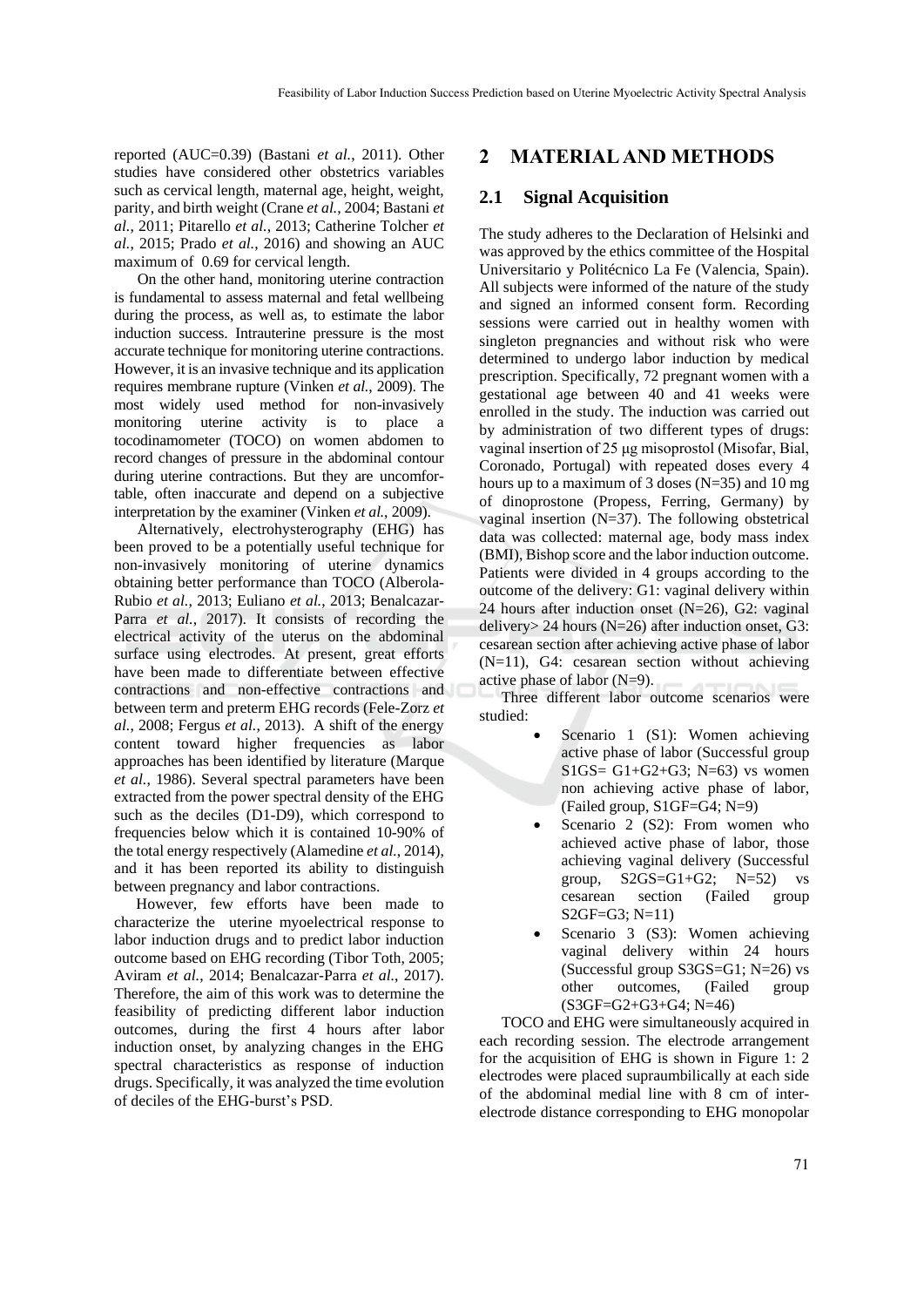records (M1, M2), 1 reference electrode in the right hip and 1 ground electrode in the left hip. The recording time comprises 30 minutes corresponding to recording of basal activity and 4 hour recording from drug administration (induction onset). Details of the recording protocol can be found in an previous study (Benalcazar-Parra *et al.*, 2017).



Figure 1: Surface electrodes arrangement for monopolar EHG recordings (M1, M2).

#### **2.2 EHG Signal Analysis**

Since the EHG signal mainly distributes its energy in the range of 0.1 - 4 Hz, a digital band pass filter was performed to eliminate unwanted components. Then EHG signal was down-sampled to a sample frequency of 20 Hz to decrease the computational cost. After signal pre-processing, the bipolar register was obtained digitally as follows:

 $\text{Bip} = \text{M2} - \text{M1}$  (1)

Subsequently, from bipolar signal, EHG-bursts associated to uterine contractions were manually segmented using the same criteria as in a previous study (Benalcazar-Parra *et al.*, 2017). Next, in order to characterize the EHG bursts, the deciles of the power spectral density were obtained in the range of (0.2-1Hz) since it has been reported that the main uterine activity is distributed in this frequency range (Marque *et al.*, 1986; Garfield and Maner, 2007). First, the Welch periodogram method was used to calculate the power spectral density of each EHGburst with a window size of 60 seconds and 50% overlap. Subsequently deciles were computed as follows:

$$
\sum_{f=i-D_{j-1}}^{D_j} P(fi) = 0.1 \sum_{f=i-0.2Hz}^{1 Hz} P(fi)
$$
 (2)

Where P is the power vector from the PSD and  $[D_{i-1},]$ Dj] is the frequency range associated to the decile  $D_i$ with  $j=1...9$ .

To analyse the evolution of the EHG-bursts' spectral parameters in response to labor induction drugs, firstly the median values of the deciles associated to the EHG-bursts present in consecutive intervals of 30 minutes were worked out for each patient. Then, for each decile and 30-minuteinterval, the mean and standard deviation were calculated for all patients of a group. Finally, a statistical analysis was performed by the Mann–Whitney test  $(\alpha=0.05)$ to determine if there were statistical differences between the groups of each obstetrical scenario.

## **3 RESULTS**

ם∟נ

Table 1 summarizes the obstetrical variables and the labor induction outcome of the population under study. For a total of 72 patients, 87.5% achieved active phase of labor. However, only 72.2% reached vaginal delivery and 27.8% ended up with a cesarean section. This last include all cesarean sections: women who succeed to achieve active phase of labor, but due to other medical issues (loss of maternal-fetal wellbeing or pelvic-fetal disproportion) underwent cesarean section and those who did not reach active phase of labor.

Table 1: Patients' obstetrical and clinical variables. Mean (std).

| Obstetric variables      | Mean $\pm$ std |
|--------------------------|----------------|
| Maternal age (years)     | $31.7 \pm 4.6$ |
| BMI (kg/m <sup>2</sup> ) | $28.9 + 4.1$   |
| Bishop                   | $1.4 + 0.7$    |
| Active phase of labor    | 63/72 (87.5%)  |
| Vaginal delivery         | 52/72 (72.2%)  |
| >24h                     | 26/52 (50%)    |
| $\epsilon = 24h$         | 26/52 (50%)    |
| Cesareans                | 20/72 (27.8%)  |

Figure 2 shows a representative EHG recording from an induced woman who reached active phase of labor and vaginal delivery within 24 hours after induction onset. Comparing the characteristics of the EHG-bursts recorded before drug administration (basal period) and those presented at the last recording hour, EHG-bursts after 4 hours from induction onset were of higher amplitude, shorter duration than those at basal period. Moreover the PSD analysis revealed a shift of the energy content toward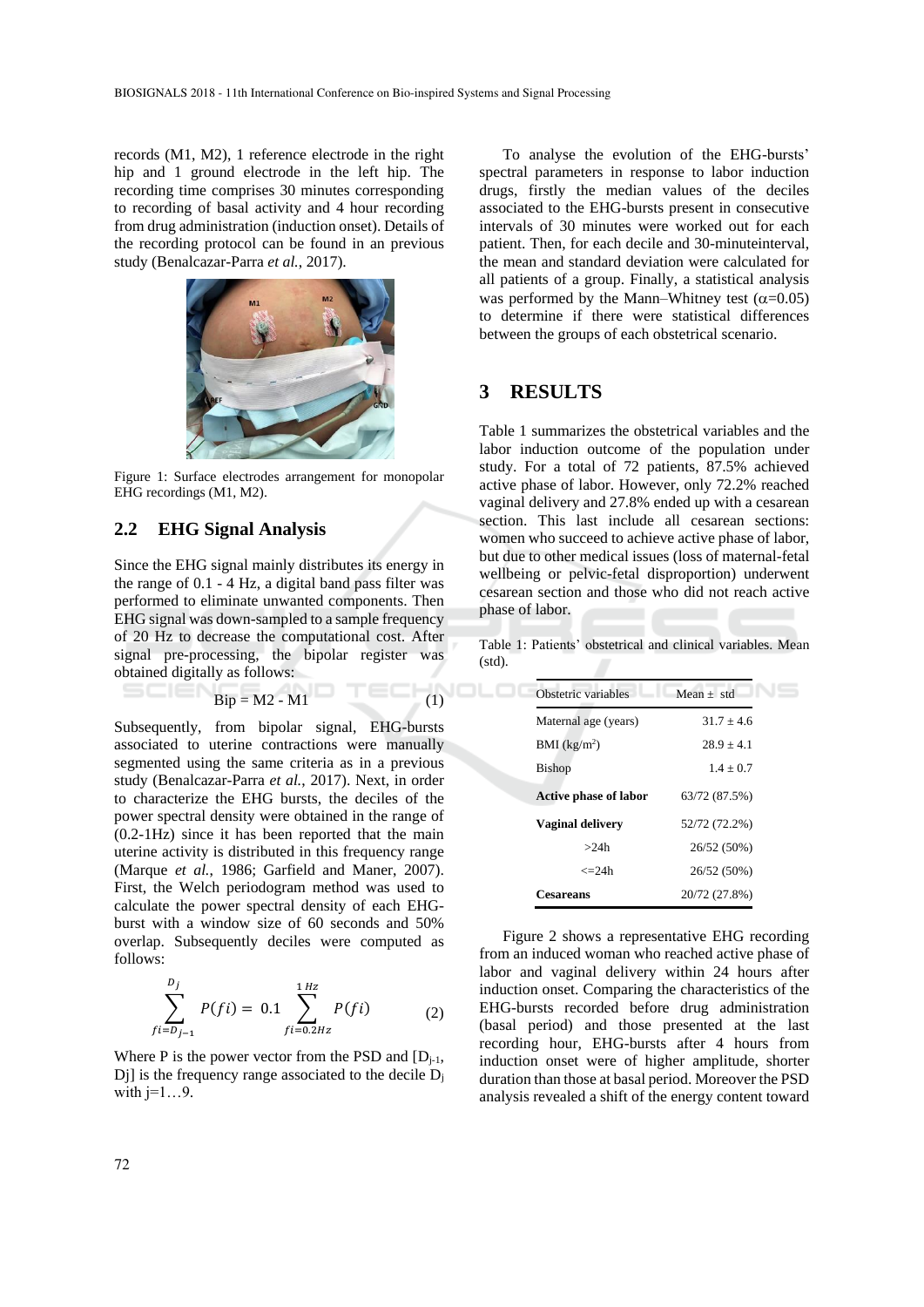higher frequencies as labor induction progresses.

Figure 3 shows the temporal evolution of the deciles' mean values for the groups G1, G2, G3 and G4. Increasing tendencies can be noticed in all deciles for G1 and G3 groups except for D9. This reveals that there is a clear shift toward higher frequencies for the group of women that are closer to vaginal delivery

and for women delivering by a cesarean section but achieving active phase of labor (G1 and G3 respectively). While for the group that is further away from vaginal delivery (G2) and the group of women that failed in reaching active phase of labor (G4), there is not a clear tendency in any decile, remaining almost constant throughout the recording session.



Figure 2: EHG recordings from a woman that reached active labor period and vaginal delivery within 24 hours from labor induction onset.



Figure 3: Deciles' temporal evolution for the groups: G1: vaginal delivery within 24 hours after induction onset, G2 vaginal delivery> 24 hours after induction onset, G3: cesarean section after achieving active phase of labor, G4: cesarean section without achieving active phase of labor.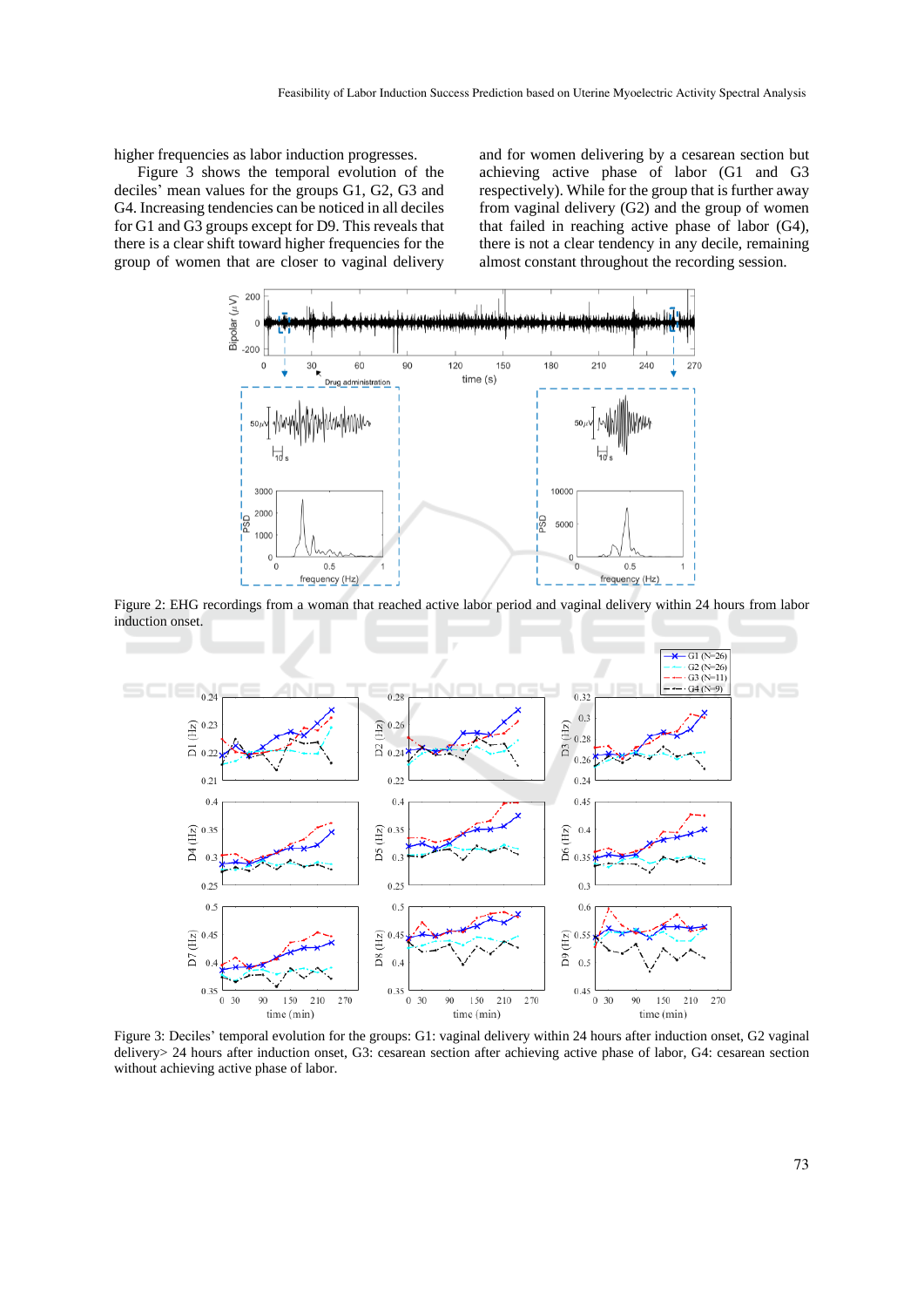In order to study the different situations derived from labor induction, and to analyze the capacity of the deciles derived from EHG bursts' PSD to discriminate between success and failure groups in each scenario, statistical Mann-Whitney test was performed for each scenario (Tables 2-4).

Table 2 shows the statistical significance for each 30-minute analysis interval when comparing the EHG parameters of women that succeed in achieving active phase of labor (S1GS) to those that failed (S1GF). It can be noticed that all deciles show statistically significant difference at least in one 30-minute interval (generally the last) except for D6. Outstanding results to discriminate between S1GS and S1GF are found for D8 and D9, both showing sustained statistical difference after 120 minutes from drug administration to the last analysis interval (except for 210')

Table 2: Statistical differences in scenario 1 (S1GS vs S1GF). Shaded cells represent p-values <0.05.

|                | 0'   | 30'  | 60'  | 90'  | 120' | 150' | <b>180'</b> | 210' | 240' |
|----------------|------|------|------|------|------|------|-------------|------|------|
| D <sub>1</sub> | 0.55 | 0.29 | 0.97 | 0.88 | 0.05 | 0.61 | 0.99        | 0.94 | 0.01 |
| D2             | 0.58 | 0.51 | 0.70 | 0.97 | 0.11 | 0.65 | 0.94        | 0.77 | 0.01 |
| D <sub>3</sub> | 0.44 | 0.77 | 0.54 | 0.86 | 0.24 | 0.77 | 0.52        | 0.66 | 0.01 |
| D <sub>4</sub> | 0.23 | 0.78 | 0.34 | 0.74 | 0.14 | 0.52 | 0.28        | 0.31 | 0.04 |
| D <sub>5</sub> | 0.24 | 0.25 | 0.96 | 0.45 | 0.04 | 0.43 | 0.16        | 0.30 | 0.03 |
| D <sub>6</sub> | 0.40 | 0.80 | 0.77 | 0.21 | 0.06 | 0.34 | 0.16        | 0.32 | 0.14 |
| D7             | 0.69 | 0.41 | 0.67 | 0.31 | 0.07 | 0.28 | 0.04        | 0.51 | 0.07 |
| D <sub>8</sub> | 0.84 | 0.20 | 0.29 | 0.38 | 0.01 | 0.04 | 0.01        | 0.25 | 0.05 |
| D <sub>9</sub> | 0.91 | 0.12 | 0.07 | 0.23 | 0.01 | 0.04 | 0.03        | 0.20 | 0.03 |

Table 3 displays the statistical significance for each 30-minute analysis interval when comparing the EHG parameters, from women who achieved active phase of labor, those of women achieving vaginal delivery vs those of women that underwent cesarean section. For this scenario, deciles D3 and D9 are the only ones that do not show statistical difference in any analysis interval. The best decile to discriminate between S2GS and S2GF was D5, showing statistical differences in intervals 150'-210'.

Table 4 shows the statistical difference of the EHG parameters of women that achieve vaginal delivery within 24 hours after labor onset compared to the rest of labor outcomes. All deciles show statistical difference at least one analysis interval except for D9. Deciles D2-D6 and D8 seem to be potential predictors of the vaginal delivery within 24 hours, since they show statistical differences in at least 3 analysis intervals, being the best result obtained for D6.

Table 3: Statistical differences in scenario 2 (S2GS vs S2GF). Shaded cells represent p-values <0.05.

|                | $0^{\prime}$ | 30'  | 60'  | 90'  | 120' | 150' | 180' | 210' | 240' |
|----------------|--------------|------|------|------|------|------|------|------|------|
| D <sub>1</sub> | 0.02         | 0.75 | 0.85 | 0.99 | 0.80 | 0.99 | 0.18 | 0.30 | 0.95 |
| D2             | 0.01         | 0.87 | 0.72 | 0.49 | 0.99 | 0.86 | 0.30 | 0.40 | 0.95 |
| D3             | 0.06         | 0.39 | 0.62 | 0.36 | 0.57 | 0.41 | 0.06 | 0.07 | 0.97 |
| D <sub>4</sub> | 0.05         | 0.15 | 0.73 | 0.47 | 0.39 | 0.18 | 0.03 | 0.02 | 0.59 |
| D <sub>5</sub> | 0.07         | 0.23 | 0.54 | 0.47 | 0.22 | 0.03 | 0.05 | 0.01 | 0.55 |
| D <sub>6</sub> | 0.22         | 0.22 | 0.75 | 0.57 | 0.27 | 0.05 | 0.11 | 0.02 | 0.39 |
| D7             | 0.39         | 0.05 | 0.95 | 0.54 | 0.32 | 0.02 | 0.13 | 0.02 | 0.55 |
| D <sub>8</sub> | 0.76         | 0.01 | 0.88 | 0.35 | 0.33 | 0.05 | 0.14 | 0.06 | 0.87 |
| D9             | 0.49         | 0.09 | 0.93 | 0.95 | 0.50 | 0.53 | 0.11 | 0.88 | 0.82 |

Table 4: Statistical differences in scenario 3 (S3GS vs S3GF). Shaded cells represent p-values <0.05.

|                | $\mathbf{0}^{\prime}$ | 30'  | 60'  | 90'  | 120' | 150' | <b>180'</b> | 210' | 240' |
|----------------|-----------------------|------|------|------|------|------|-------------|------|------|
| D1             | 0.86                  | 0.40 | 0.55 | 0.80 | 0.06 | 0.03 | 0.16        | 0.04 | 0.07 |
| D2             | 0.43                  | 1.00 | 0.83 | 0.64 | 0.09 | 0.25 | 0.05        | 0.04 | 0.01 |
| D <sub>3</sub> | 0.23                  | 0.90 | 0.76 | 0.77 | 0.10 | 0.03 | 0.03        | 0.15 | 0.01 |
| D <sub>4</sub> | 0.41                  | 0.33 | 0.43 | 0.81 | 0.07 | 0.04 | 0.04        | 0.26 | 0.00 |
| D <sub>5</sub> | 0.15                  | 0.10 | 0.98 | 0.71 | 0.07 | 0.04 | 0.02        | 0.32 | 0.01 |
| D <sub>6</sub> | 0.49                  | 0.15 | 0.77 | 0.65 | 0.03 | 0.05 | 0.03        | 0.12 | 0.02 |
| D7             | 0.77                  | 0.15 | 0.80 | 0.55 | 0.06 | 0.13 | 0.03        | 0.08 | 0.03 |
| D <sub>8</sub> | 0.26                  | 0.33 | 0.48 | 0.41 | 0.03 | 0.26 | 0.02        | 0.08 | 0.02 |
| D9             | 0.39                  | 0.98 | 0.75 | 0.67 | 0.59 | 0.34 | 0.20        | 0.14 | 0.14 |

### **4 DISCUSSION**

In clinical practice, a large percentage of all deliveries are performed through induction of labor, being one of the most frequent procedures in obstetrics. In fact, the number of labor inductions has increased significantly in recent years (Hamilton et al., 2012). However, not all inductions end in vaginal delivery, associated with an increase in the rate of cesarean sections. The latter may simply be due to the fact that the uterus is not well prepared for delivery by presenting an immature cervix or a myometrium unable to achieve effective synchronous contractions or any other condition that make vaginal delivery be inviable (Cunningham et al., 2010). It would be a key aspect to know, as soon as possible, the outcome of a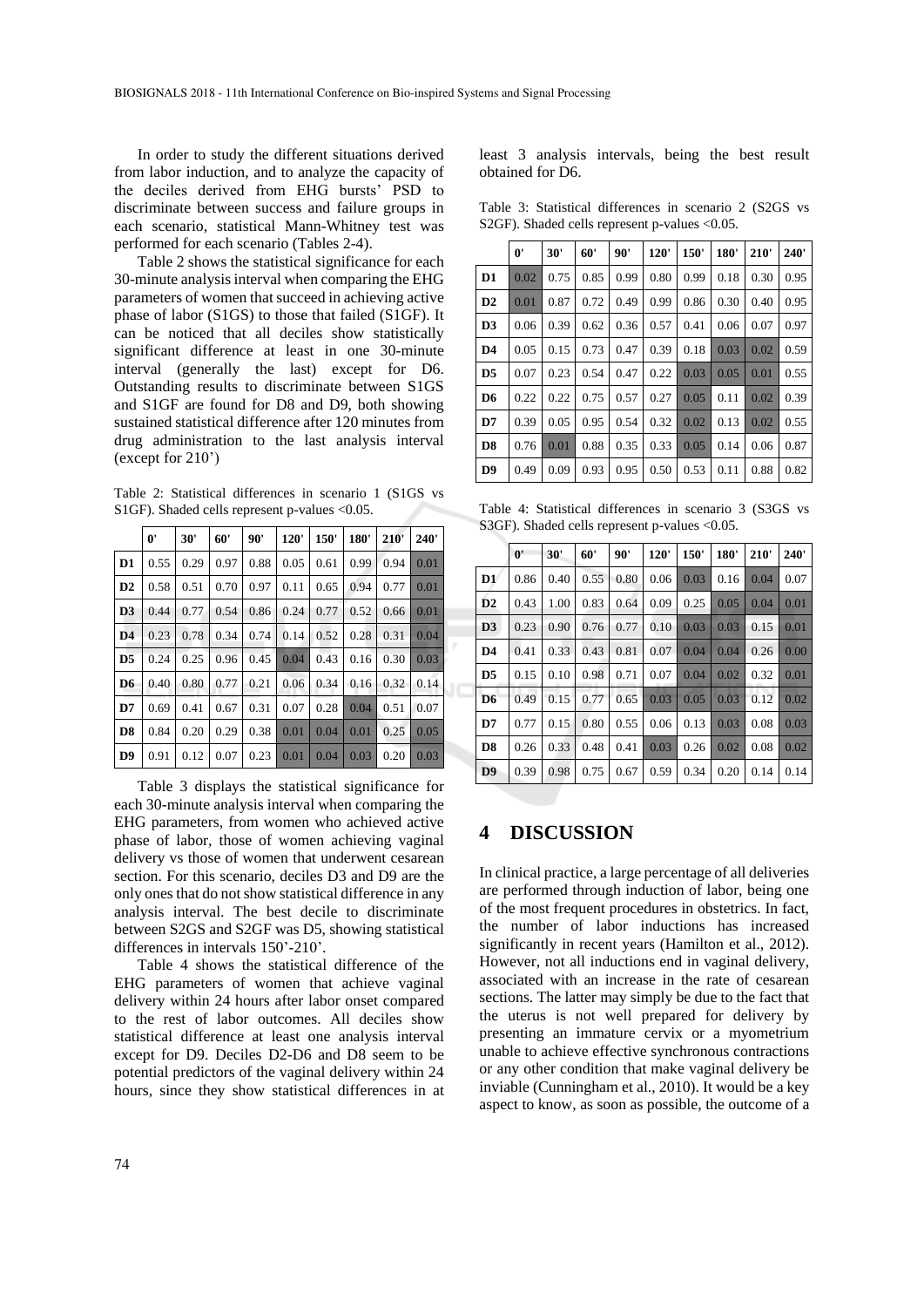labor induction so that clinicians may be able to better plan deliveries, preventing maternal and fetal stress which can appear in this long process.

Spectral parameters from EHG have been extracted and used wideley in intention to predict preterm labor (Buhimschi et al, 1997; Leman et al, 1999; Alamedine et al, 2013; Fergus *et al.*, 2013; Alamedine *et al.*, 2014). Nonetheless, the applicability of EHG during induction of labor or its ability to predict the outcome to be obtained from induction has not been thoroughly explored.

In this study, it was analyzed the response of uterine muscle electrical activity to labor induction drugs. The results of this work indicate that patients from G1 and G3 experimented an evident shift of their energy content toward higher frequencies throughout the recording session (increasing tendencies are seen in all deciles). This is consistent with the literature which points out that agents for the stimulation of uterine activity, act favoring the increase of cell junctions (gap junction) and the ratio of cells' excitability (Garfield and Maner, 2007) which is related with the presence of more intense contractions and with higher frequency components. Moreover, this increment is consistent with another study in which was found that decil D8 experienced an increment in its values from pregnancy to labor (Alamedine *et al.*, 2014).

In contrast, the group that did not reach active phase of labor (G4) did not exhibit clear trends in any decile, that is, no spectral displacement was observed during the first four hours after labor induction onset. Nevertheless, the same phenomenon was observed for women that delivered in more than 24 hours after induction onset. This result may suggest that more recording time will be needed to observe the shift of the EHG-Bursts spectral content towards higher frequencies for women with a relatively slow response to labor induction drugs.

Our work confirms the utility of decile parameters to characterize the electrophysiological response of the uterus to labor induction drugs, and points to the possibility of predicting the different outcome of the labor induction by analyzing the EHG-Bursts during the first 4 hours after induction onset. D8 and D9 show statistical difference between women achieving active phase of labor to those that failed after 120 minutes from labor induction onset to end of the recording session except for the time interval 210'. Then for women who achieved active phase of labor, D5 could be useful, to discriminate between vaginal deliveries and cesarean section in the time intervals 150'-210'. Finally, D2-D6 showed statistical difference between vaginal deliveries within 24 hours

and the rest of women under study, being D6 the one with best results and showing statistically significant difference in the time intervals 120'-240' (except for 210'). Moreover, the time required to observe statistical significant differences in EHG spectral parameters between women achieving active phase of labor to those that failed (S1) is consistent with pharmacokinetics studies: literature reported that the time to reach sustained uterine dynamics was 106 and 127 minutes after misoprostol and dinoprostone vaginal administration respectively (Yount and Lassiter, 2013).

Although it has been shown that EHG spectral parameters contain relevant information for predicting labor induction outcomes, this study is not exempt of limitations. First, a larger database is needed to corroborate these results. Second, the prediction of labor induction success remains a challenge from the scientific-technical point of view. Vaginal delivery> 24 h presents a similar trend to the non-PAP group during the first 4 hours of recording, which makes it necessary to extend the recording time in order to be able to predict more accurately whether a woman is going to reach active phase of labor or not. On the other hand, the EHG record only contains information of the myoelectric uterine activity, and there are multiple causes, such as loss of maternalfetal wellbeing or pelvic-fetal disproportion, that could lead to cesarean delivery that are not necessary reflected in the EHG recording. In this sense, the use of EHG recording together with other obstetric parameters (bishop score, cervical length, maternal age, birth weight, etc) could improve prediction accuracy of induction success. In addition, the application of advanced pattern identification techniques such as neural networks and/or support vector machines could be another key point for developing new tools for predicting labor induction success that could help obstetric clinicians in labor management. .

## **5 CONCLUSION**

To conclude, EHG can provide relevant information about the uterine myoelectrical state through labor induction. A clear shift of the EHG-Bursts energy content toward higher frequencies was identified in the temporal evolution of G1 (vaginal delivery within 24 hours after induction onset) and G3 (cesarean section after achieving active phase of labor) groups for all deciles. In contrast, non-remarkable changes in the spectral characteristics of the EHG were seen for G2 (vaginal delivery> 24 hours after induction onset)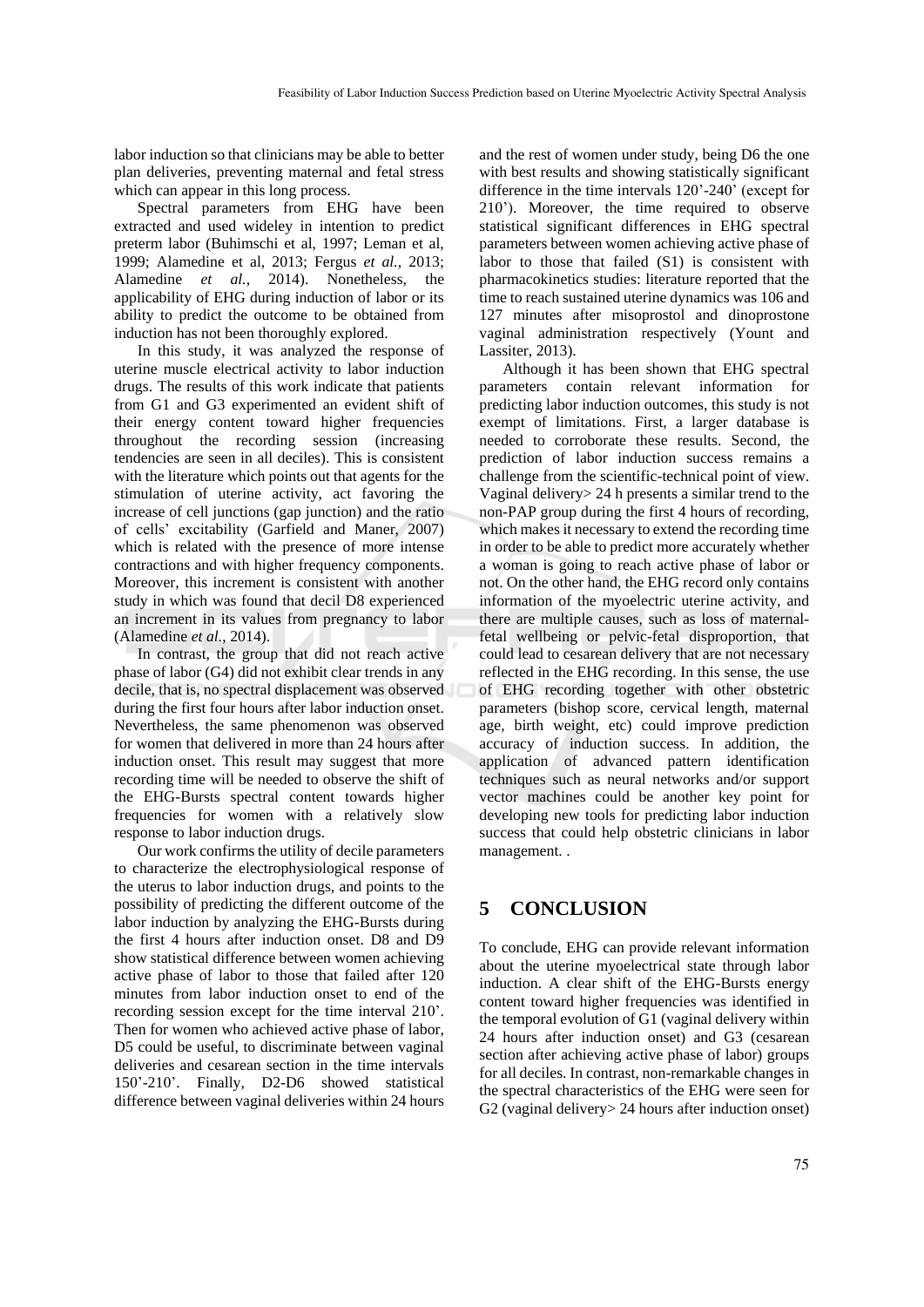and G4 (cesarean section without achieving active phase of labor) during the first four hours after labor onset. Moreover, deciles of the EHG-Bursts' PSD are potentially useful to discriminate between the different outcomes of the labor induction, suggesting the feasibility of EHG recording for predicting labor induction success.

## **ACKNOWLEDGEMENTS**

This work was supported in part by the the Ministry of Economy and Competitiveness and the European Regional Development Fund (DPI2015-68397-R).

### **REFERENCES**

- Alamedine, D. *et al.* (2014) 'Selection algorithm for parameters to characterize uterine EHG signals for the detection of preterm labor', *Signal, Image and Video Processing*, 8(6), pp. 1169–1178. doi: 10.1007/s11760- 014-0655-2.
- Alamedine, D., Khalil, M. and Marque, C. (2013) 'Comparison of Different EHG Feature Selection Methods for the Detection of Preterm Labor', *Computational and Mathematical Methods in Medicine*, 2013, pp. 1–9. doi: 10.1155/2013/485684.
- Alberola-Rubio, J. *et al.* (2013) 'Comparison of noninvasive electrohysterographic recording techniques for monitoring uterine dynamics', *Medical Engineering and Physics*, 35, pp. 1736–1743. doi: 10.1016/j.medengphy.2013.07.008.
- Aviram, A. *et al.* (2014) 'Effect of Prostaglandin E2 on Myometrial Electrical Activity in Women Undergoing Induction of Labor', *J Perinatol*, 31, pp. 413–418. doi: 10.1055/s-0033-1352486.
- Baños, N. *et al.* (2015) 'Definition of Failed Induction of Labor and Its Predictive Factors: Two Unsolved Issues of an Everyday Clinical Situation', *Fetal Diagn Ther*, 38, pp. 161–169. doi: 10.1159/000433429.
- Bastani, P. *et al.* (2011) 'Transvaginal ultrasonography compared with Bishop score for predicting cesarean section after induction of labor', *International Journal of Women's Health*, 3, pp. 277–280. doi: 10.2147/IJWH.S20387.
- Benalcazar-Parra, C. *et al.* (2017) 'Characterization of Uterine Response to Misoprostol based on Electrohysterogram', in *Proceedings of the 10th International Joint Conference on Biomedical Engineering Systems and Technologies*. SCITEPRESS - Science and Technology Publications, pp. 64–69. doi: 10.5220/0006146700640069.
- Bishop, E. H. (1964) 'Pelvic Scoring For Elective Induction', *Obstetrics and gynecology*, 24, pp. 266–8. Available at:

http://www.ncbi.nlm.nih.gov/pubmed/14199536 (Accessed: 6 June 2017).

- Buhimschi, C., Boyle, M. B. and Garfield, R. E. (1997) 'Electrical activity of the human uterus during pregnancy as recorded from the abdominal surface', *Obstetrics & Gynecology*, 90(1), pp. 102–111. doi: 10.1016/S0029-7844(97)83837-9.
- Catherine Tolcher, M. *et al.* (2015) 'Predicting Cesarean Delivery After Induction of Labor Among Nulliparous Women at Term', *Obstet Gynecol*, 126(5), pp. 1059– 1068. doi: 10.1097/AOG.0000000000001083.
- Crane, J. M. G. *et al.* (2004) 'Predictors of successful labor induction with oral or vaginal misoprostol', *The Journal of Maternal-Fetal & Neonatal MedicineOnline) Journal*, 15(5), pp. 319–323. doi: 10.1080/14767050410001702195.
- Cunningham, F. G. *et al.* (2010) *Williams Obstetrics*. 23rd edn. McGraw-Hill Professional.
- Euliano, T. Y. *et al.* (2013) 'Monitoring uterine activity during labor: A comparison of 3 methods', *American Journal of Obstetrics and Gynecology*, 208(1), p. 66.e1- 66.e6. doi: 10.1016/j.ajog.2012.10.873.
- Fele-Zorz, G. *et al.* (2008) 'A comparison of various linear and non-linear signal processing techniques to separate uterine EMG records of term and pre-term delivery groups', *Med Biol Eng Comput*, 46, pp. 911–922. doi: 10.1007/s11517-008-0350-y.
- Fergus, P. *et al.* (2013) 'Prediction of Preterm Deliveries from EHG Signals Using Machine Learning', *PLoS ONE*, 8(10). doi: 10.1371/journal.pone.0077154.
- Filho, O. B. M., Albuquerque, R. M. and Cecatti, J. G. (2010) 'A randomized controlled trial comparing vaginal misoprostol versus Foley catheter plus oxytocin for labor induction', *Acta Obstetricia et Gynecologica Scandinavica*. Blackwell Publishing Ltd, 89(8), pp. 1045–1052. doi: 10.3109/00016349.2010.499447.
- Garcia-Simon, R. *et al.* (2016) 'Economic implications of labor induction', *International Journal of Gynecology & Obstetrics*, 133(1), pp. 112–115. doi: 10.1016/j.ijgo.2015.08.022.
- Garfield, R. E. and Maner, W. L. (2007) 'Physiology and electrical activity of uterine contractions', *Seminars in Cell & Developmental Biology*, 18, pp. 289–295. doi: 10.1016/j.semcdb.2007.05.004.
- Gilstrop, M. and Sciscione, A. (2015) 'Induction of labor— Pharmacology methods', *Seminars in Perinatology*, 39, pp. 463–465. doi: 10.1053/j.semperi.2015.07.009.
- Hamilton, B. *et al.* (2012) *Births: Final data for 2012*. Hyattsville. Available at: www.cdc.gov/ nchs/data/nvsr/nvsr62/nvsr62 09.pdf.
- Indraccolo, U., Scutiero, G. and Greco, P. (2016) 'Sonographic Cervical Shortening after Labor Induction is a Predictor of Vaginal Delivery', *Revista Brasileira de Ginecologia e Obstetrícia*. Federação Brasileira das Sociedades de Ginecologia e Obstetrícia, 38(12), pp. 585–588. doi: 10.1055/s-0036-1597629.
- Leman, H., Marque, C. and Gondry, J. (1999) 'Use of the electrohysterogram signal for characterization of contractions during pregnancy', *IEEE Transactions on*